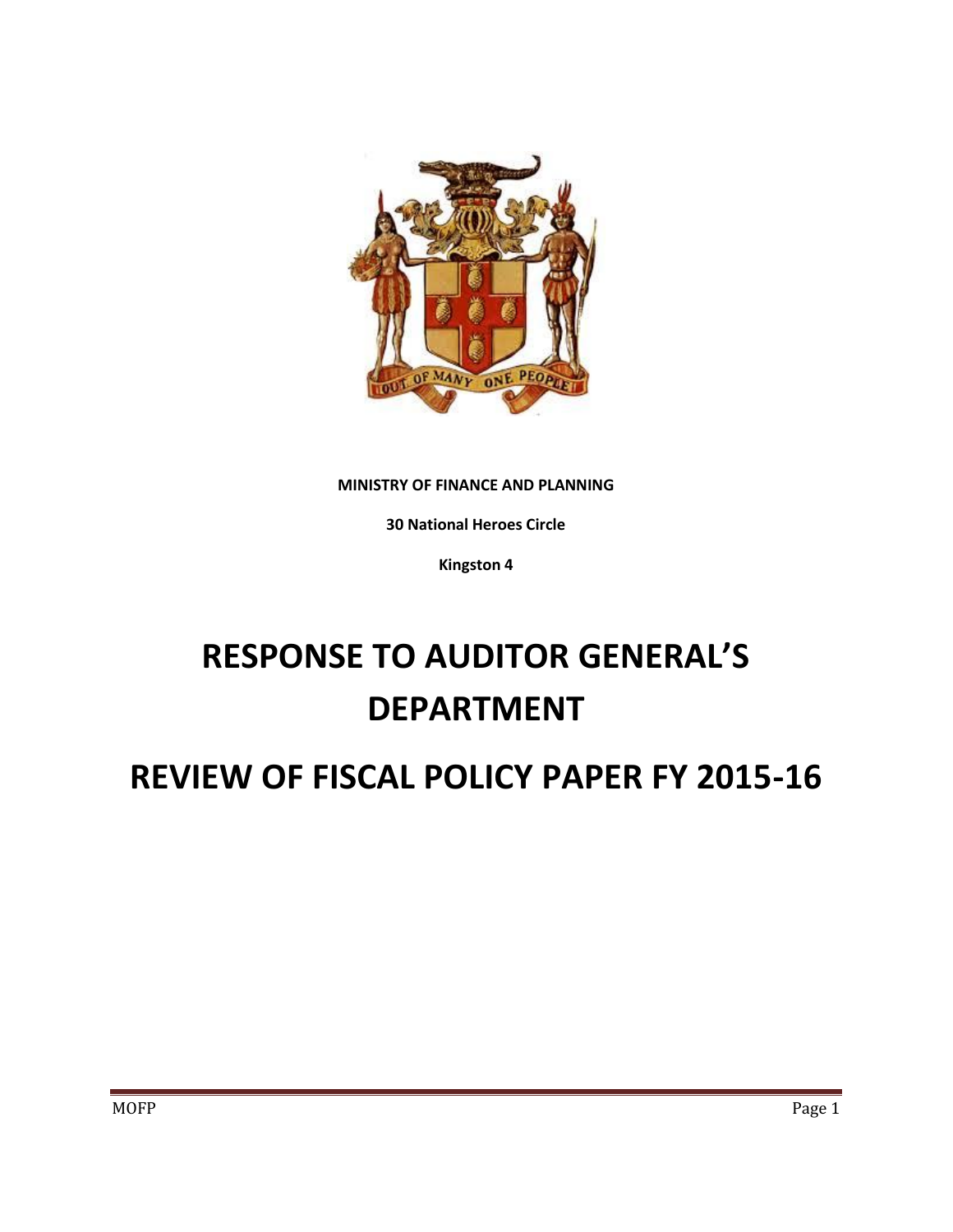#### **MOFP'S RESPONSE TO AUDITOR GENERAL'S DEPARTMENT**

#### **REVIEW OF FISCAL POLICY PAPER FY 2015-16**

# **GENERAL COMMENTS**

The Ministry of Finance and Planning (MOFP) recognizes the efforts of the Auditor General's Department (AuGD) in undertaking and completing its review of the Fiscal Policy Paper and related documents, in line with statutory requirements. The final report of the AuGD dated March 3, 2015 documents several MOFP responses to issues raised by the AuGD. However, some additional commentary on the final report is warranted.

- In evaluating Criterion D (pp.  $14 16$ ) and in Table 8, the AuGD provides commentary on the deviations of actual tax revenues relative to budget, and notes from table 5, that "tax revenue targets have not been achieved in the last seven years". While this is a factual statement, the report fails to acknowledge, as evidenced in table 5 itself, that the variances of actual tax revenues relative to budget have declined significantly, and since 2011/12, have declined consistently. For FY 2014/15, the variance is projected to be 1.7% compared to 7.1% at the end of FY 2008/09.
- Further, while the variance of tax revenues, in total and for specific components, is analyzed in detail, the performance of expenditures except for wages is not assessed similarly. In the context of Criterion D ("Expenditure to be managed in line with revenue so as to achieve the desired fiscal outcome") expenditure management is an equally powerful tool. In particular, the MOFP notes that expenditure adjustments have facilitated the attainment of primary balance and debt targets, and have done so while accommodating sometimes unforeseen additional expenditure commitments.

# **SPECIFIC RESPONSES**

## **Limitation of Scope**

1. **The law requires that the Auditor General reviews and reports on the Fiscal Policy Paper two weeks after it is tabled in the Houses of Parliament. This requirement makes it necessary that there is robust collaboration and a communication mechanism between the Ministry of Finance and the Auditor General to facilitate the timely, proper and complete review of the FPP. The reduction in the legislative timeline was expected to be facilitated by the provision of additional resources to the AuGD. Unfortunately, the approval to facilitate the engagement of the requisite skill set and competence was not provided within a timeframe to permit availability of staff for involvement in the audit**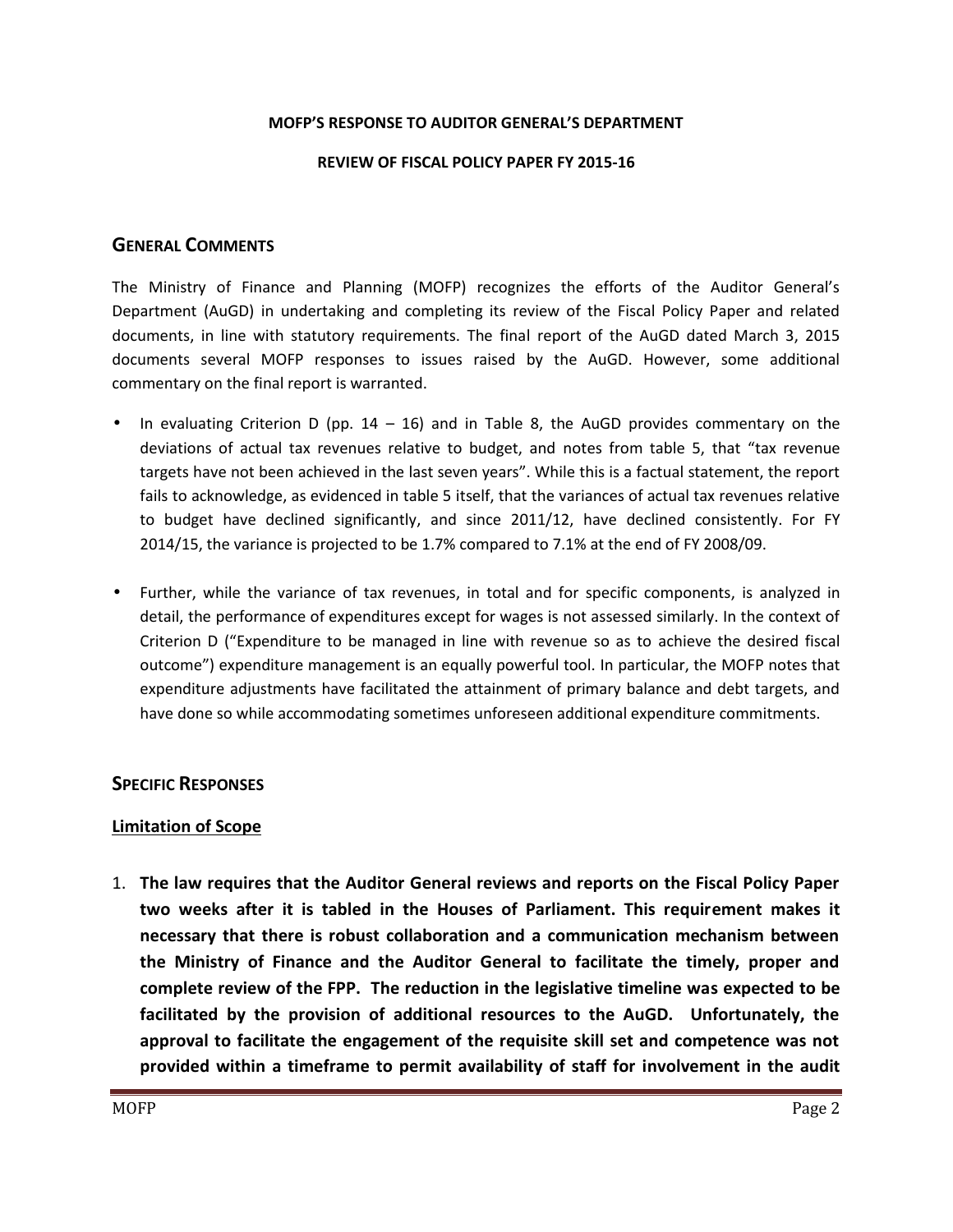**process. This has had a significant impact on the depth of the review of the FPP and all related documents within the legislative timeframe of two weeks.**

# **MOFP Response:**

*The Estimates of Expenditure for FY 2014/15 allocated financial resources necessary to support acquisition of relevant skills. However, despite several consultations on the level appropriate for the execution of the functions, the requisite approval was provided much later than originally intended, thereby contributing to the difficulty experienced by the AuGD. The MOFP in letters dated November 3, 2014 and December 18, 2014, informed the AuGD that it had given approval for the reorganization of the Department, and, further, for the use of a contract for the recruitment of all the positions within the new Economic Assessment Unit, to facilitate the necessary recruitments, while allowing the re-organization to take place simultaneously. The MOFP regrets the delay in finalizing arrangements and will continue to work with the AuGD Department to ensure it is adequately resourced to undertake its enhanced role for future FPPs* **.**

**Further, in order to provide the Standing Finance Committee with a report within the legislative timeframe, the MoFP must provide the Auditor General with a draft before the report is tabled. It is neither practicable nor advisable to restrict the audit of a complex, sensitive and high risk area to ten days, without the requisite resources and support from the Ministry of Finance. This will have serious implications for the audit outcome and quality. I was not provided with a copy of the FPP until it was tabled on February 19, 2015.**

# **MOFP Response:**

*The MOFP concurs that an approach will have to be developed to support the work of the AG in the review of the Fiscal Policy Paper. The suggestion made by the AuGD will be explored.*

2. **Information was requested from the MoFP with respect to the PPP arrangements by way of letter dated February 6, 2015. The MoFP did not respond until February 26, 2015. The short time-frame of two days (to Monday March 2, 2015) did not allow me to conduct a meaningful analysis for comment in this FPP. Consequently, I have not conducted any review of the proposed PPP arrangements.**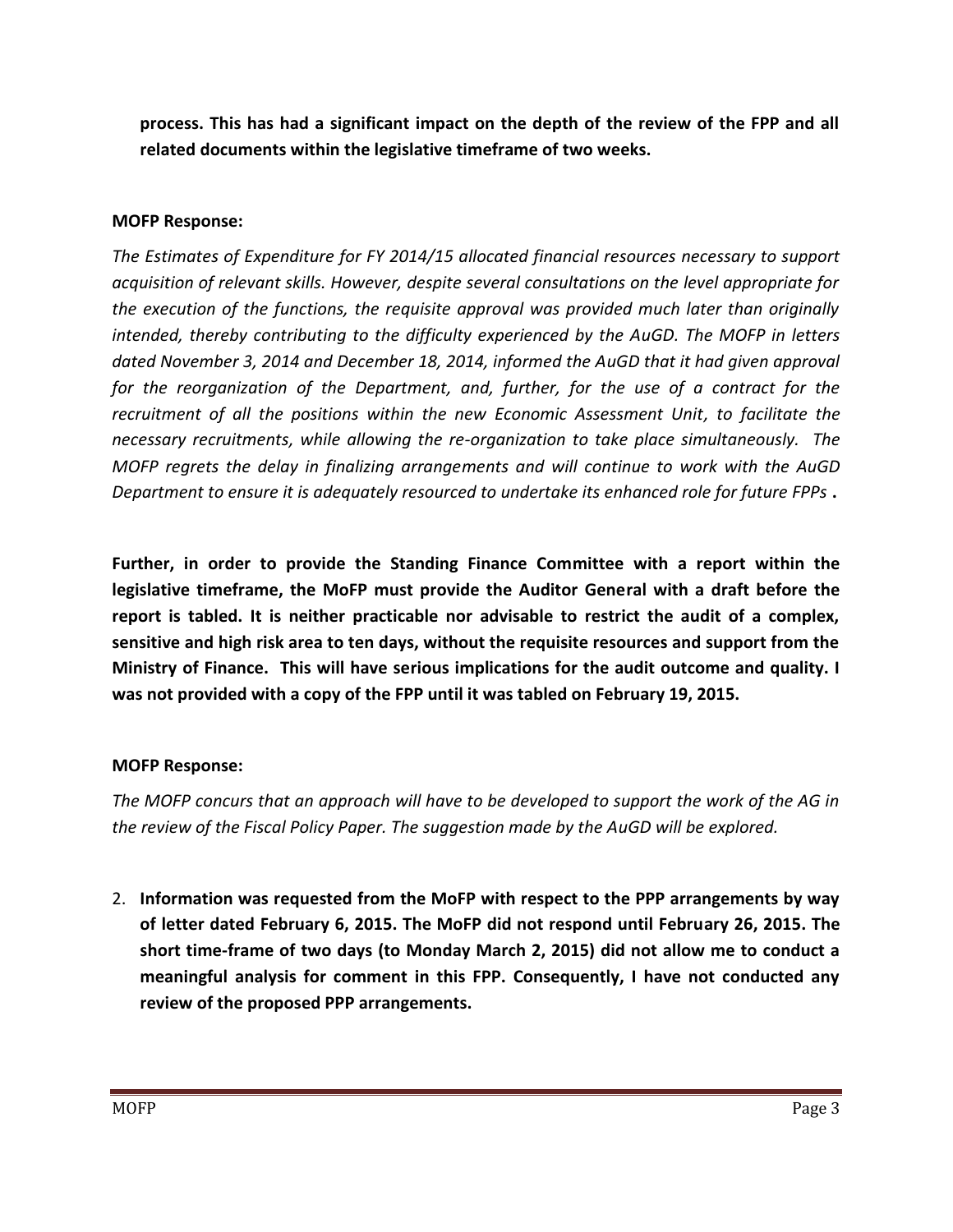# **MOFP Response:**

*The MOFP regrets the delay in the response provided.*

# **Recommendations**

3. **The MoFP has stated its concern regarding public disclosure of market sensitive assumptions. In that regard, I propose that the Ministry provides the Auditor General's Department with an addendum to the FPP, which provides the following information: (i) scenario analysis based on the perceived fiscal risks; (ii) quantification of the growth and cost savings measures; and (iii) the major assumption underlying the preparation of the FPP. This will aid in the assessment of the variances between the fiscal targets and the outturns, as well as the explanations provided by the Ministry. The MoFP has failed to act upon my recommendations pertaining to the provision of information on the perceived fiscal risk and quantification on the growth and cost saving majors.**

# **MOFP Response:**

*The MOFP continues to offer no objection to this recommendation. Nevertheless, in order to further clarify its position the MOFP wishes to state the following:*

*A Fiscal Risks Consultancy commenced in August 2013 with support from the IDB. The objective of the consultancy is to support the GOJ in better identifying, evaluating, quantifying and reporting its main fiscal risks for better public financial and fiscal management and economic planning.*

*The Consultancy titled "THE EVALUATION OF AND QUANTIFICATION OF MAIN FISCAL RISKS AND STRENGTHENING OF THE FISCAL RESPONSIBILITY FRAMEWORK" was initially due to end on December 31, 2013. However, the Consultant was not able to get all the information within the stipulated contract period and the term of the consultancy was extended to October 2014. The Consultant who was undertaking the project has moved on to other endeavours. Consequently the IDB hired another consultant in October 2014 to complete the project. The project is now expected to be completed by September 2015 and this information was conveyed to the AuGD, which is reflected in Paragraphs 31 and 46 of the AuGD's report. Upon completion of the project, the MOFP expects to receive from the consultant:*

*1. a recommended framework for the evaluation of fiscal risks, inclusive of contingent liabilities, related to Public Private Partnerships (PPPs) given that the MOFP will be required to do this within the enhanced fiscal governance framework;*